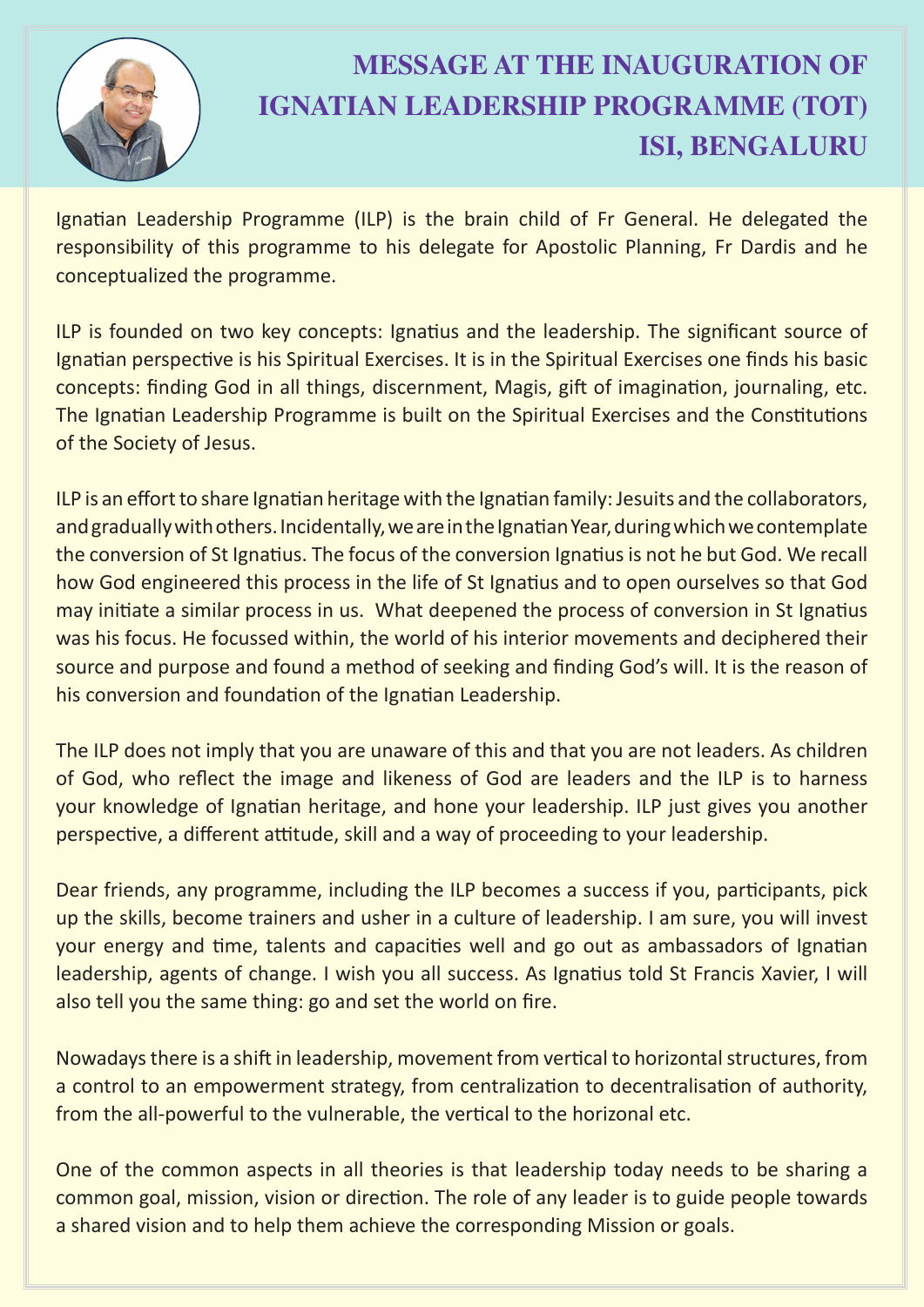Leaders create an organization to realize their dream and to take forward their vision. Hence, there is a vision and direction to an organization and which has to percolate down and reach all. It has a specific mission which is communicated clearly to members as a source of inspiration and motivation to commit themselves to action. Hence, a *mission statement* has become indispensable for today's organizations.

Ignatius had a combination of vision and mission. He repeats a phrase constantly "according to our mission". It is his common goal. For Ignatius mission is central and hence, everything in the Society - the governance structures, the decisions, the apostolic discernment processes, the selection of candidates, the formation - is guided by the mission. Mission for Ignatius is to love and serve the Lord in all things. Wish you all the best.

**Leadership and Management**: There are two roles: management and leadership, and often they are assumed to be synonymous. In fact, however, they are two distinct executive functions. Not all leaders are managers and not all managers are leaders. The managerial role has evolved mostly in response to the organizational needs for stability, rationality, systematisation and power distribution. Leadership denotes another type of characteristic behaviour like risk-taking, personal power, inspiration, and so on. Managers give attention to how things get done in contrast to the leaders' focus on what the events and decisions mean to the participants.

Ignatius certainly practised both leadership and management roles. He had a vision, a direction, a mission, an objective to promote in view of apostolic effectiveness. At the same time, he presented efficient strategies, means and methods, structures and resources adapted to attain the intended goals. In the following paras I will try to view the edifice of Ignatian leadership in and through the modern prism. In other words, you will find following themes: Ignatian leadership - situational, transformational, servant, his organizational structure, culture and metaphor, different mechanisms like empowerment, accountability, training and development, democracy, etc. and a few elements which Ignatian leadership needs incorporate from the contemporary society.

**Situational Leadership (SL):** Leadership is not abstract. It is the child of a context. Its source and purpose are the context. Hence, it is called situational leadership.

In reading the Constitutions one is impressed by the repetitive use of the phrase "according to the subjects, places, conditions and times." When giving the guidelines to Superiors about the criteria for making decisions, Ignatius adds similar phrases. While enunciating absolute truths regarding the ways of proceeding, he allows for great flexibility in respecting contingencies inherent in reality. Hence, Ignatian leadership is situational.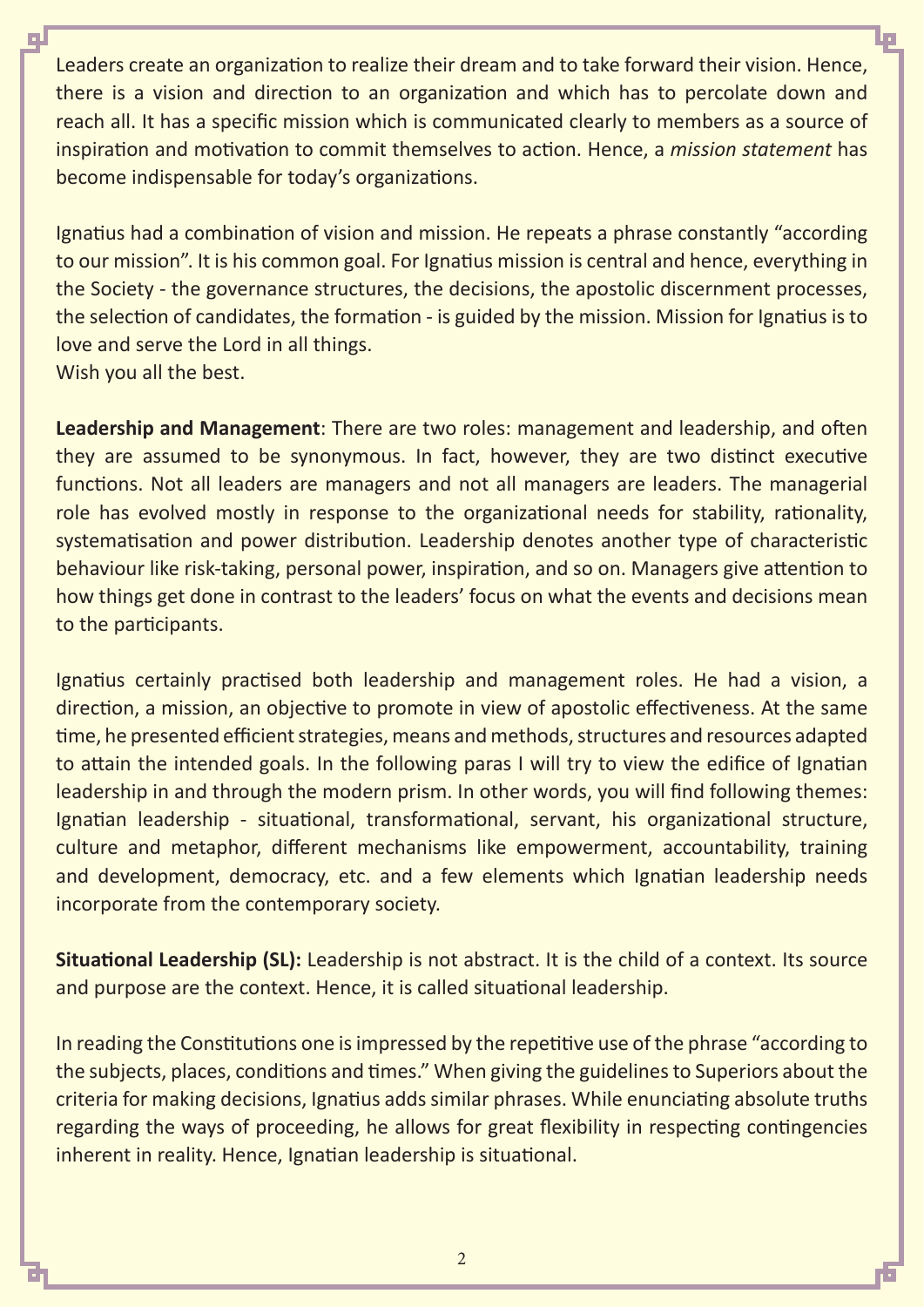**Transformational leadership** (TL): The popular concept of leadership today is TL. It is the set of abilities that make the leader to recognize the need for change, to create a vision to guide that change, and to execute that change effectively. Transformational leadership includes four interrelated components: charism, inspiration, intellectual stimulation, and consideration to effect a change.

Ignatius' desire and dream to change his times and place prompted him to take action by bringing together a group of dedicated men. He gave them the vision of Christ's Kingdom, a world of freedom and fellowship, reconciliation and justice. And to ensure the concrete and effective implementation of that vision, he wrote the Constitutions elaborating the details on governance in the Society. However, he did not waver from his personal concern for each individual. 'Cura personalis' the care of the person, was his tool to effect a change in a person.

**Servant leadership**: One of the leadership models today is servant leadership. The servant leaders are givers, not takers. They do not hold on to a position or title. They listen and learn from those they lead. They make themselves available. The servant leaders want to serve. So, serving and supporting, rather than commanding and controlling, are the watchwords for the new leaders.

Ignatian spirituality is a spirituality of service. Already in the Principle and Foundation of the Exercises, Ignatius states that we are created to *serve* God our Lord. For Ignatius, love is expressed in service.

**Organizational Structures**: Every organization has a structure. Often it is vertical. Nowadays, companies break down traditional boundaries to create lean, adaptive and flexible organizations. Horizontal networks and inter-functional teams function alongside, and sometimes even replacing, functional, hierarchical organizational structures.

Ignatian organization is hierarchical. However, the hierarchical structures do not replace the members' inner freedom, motivation and commitment. Nor do they suppress initiative, creativity or incentives for new projects. The real test for fidelity to our charism is to be found in an authentic discernment.

**Organizational Culture** (OC): Leadership is not for I, me and myself. It is to create an organization and usher in an OC. It is to cultivate a philosophy with a set of key values and belief systems, attitudes and behaviours. It is the character or personality of an organization. It is the sense of identity - certain ways of being and doing things.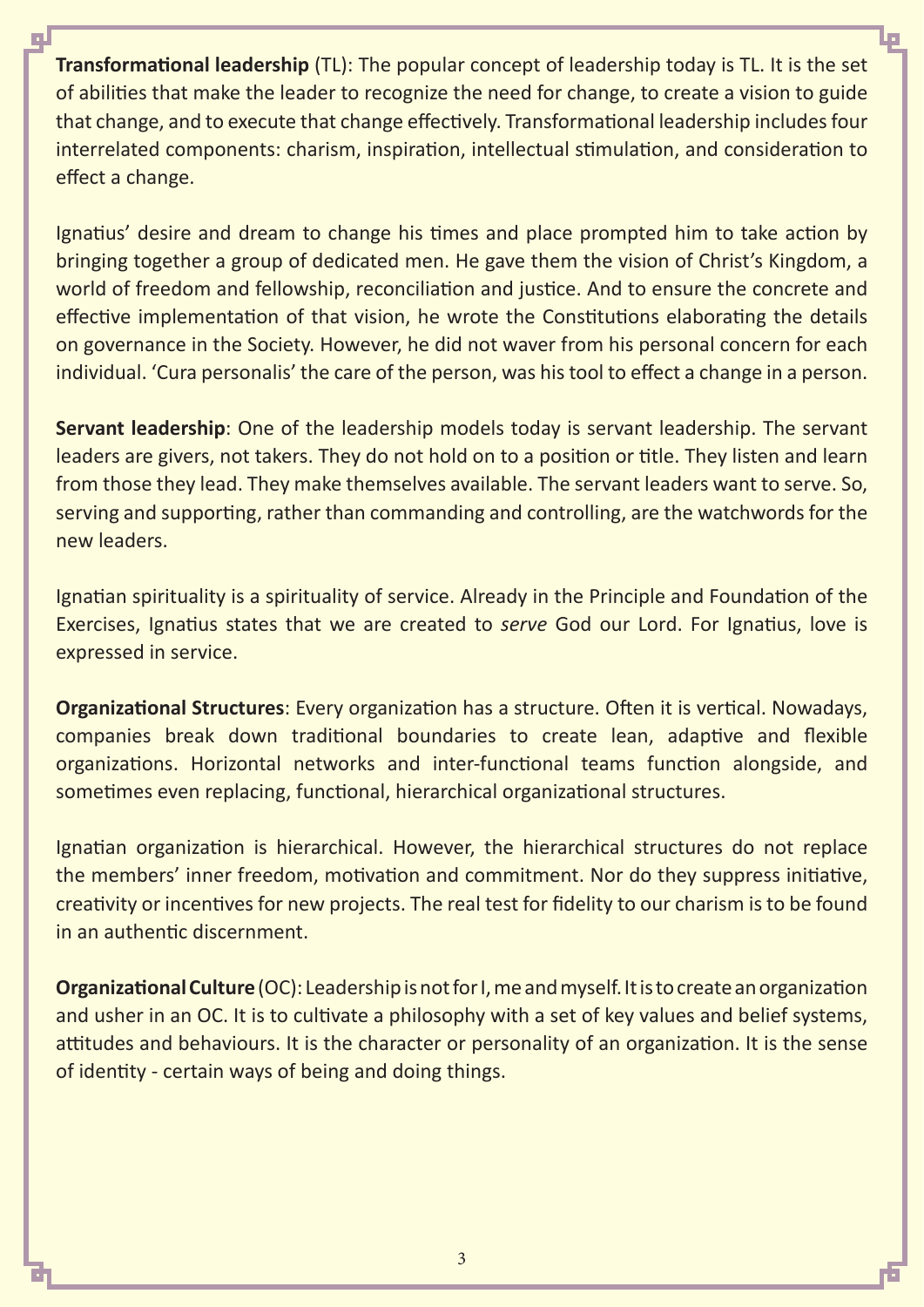The Spiritual Exercises of St Ignatius provide a foundation or a perspective to build a culture of Ignatian organization, the Society of Jesus. It is primarily a Christo-centric vision. The Constitutions supply a body to that vision. In other words, the Jesuit spirituality is the soul and the Constitutions, "our way of proceeding", is the body, which fosters the organizational culture of the Society. However, the Jesuit culture goes beyond the written code of values and norms. It is primarily discernment.

**Organizational Metaphors**: Each organization has an image. Some call it a machine, an organism, a brain, a culture, a system, an instrument etc. As a matter of fact, Ignatius takes up the organic metaphor, that of the body, which he uses throughout the whole of the Constitutions. The body is living and growing. It is rigid yet flexible.

**Globalization**: Leaders think big. Living in a global village makes one aware of the international dimension of one's organization. The challenge today is to be attentive to global homogeneity and global heterogeneity: where things are the same and where things are not the same, especially the cultural differences. The global perspective demands that we adapt the authority structures, decision-making processes and operating procedures to the context.

Ignatius already had a global perspective. His vision was that of an international apostolic organisation to respond to the call of the King. Universal dimension was very much present in his mind when formulating the criteria for the admission of the candidate, formation and the choice of ministries. For him "the more universal the good is, the more is it divine"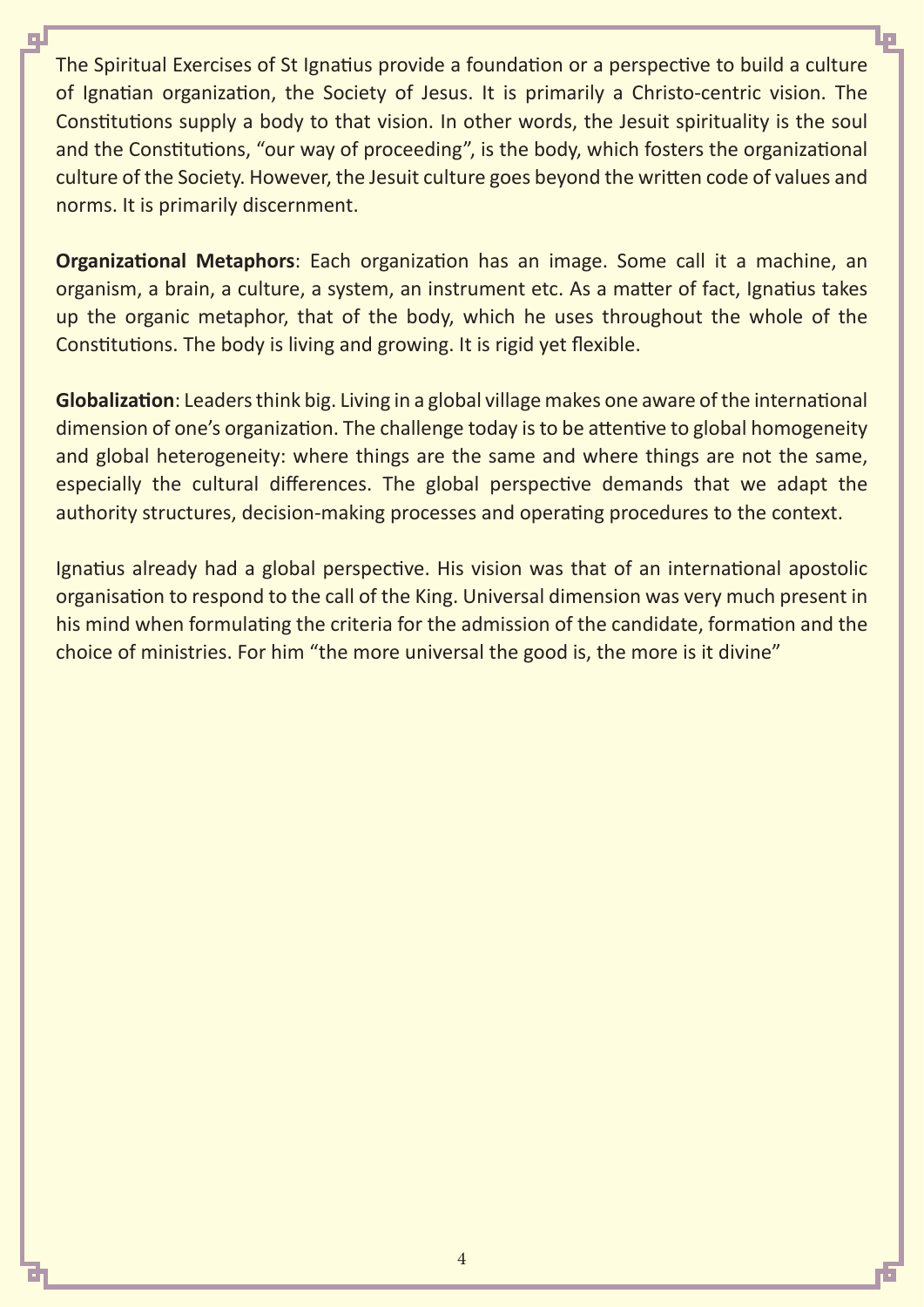## **Ignatian Strategies**

**Empowerment**: Empowerment has become one of the "buzz words" today. Ultimately, the role of a good leader is to empower people. Empowerment is not limited to sharing information but also partnering or sharing in decision-making. It is to make one handle power. Hence, a leader needs to create conditions to train, coach so that the employees can take their responsibility.

Ignatius practised empowerment in his governing style. He trusted his men and willingly delegated authority. Through his personal example and accompaniment, he prepared and formed his followers to assume important leadership responsibilities. Many of them became shining stars in the Church and in the world.

Accountability: accountability and authority are basic ingredients of an effective leadership. There is vertical accountability at various levels between leaders in organisations and their employees, and horizontal accountability among the employees themselves.

Ignatius takes accountability seriously into consideration and gives concrete norms about governance in the Society. He clearly spells out accountability at the various levels – individual, community, province or region, and the whole Society. Thus, the individual Jesuit's accountability to his local community superior or Director of works, that of the superior to the provincial, and the provincial to the General and the General to the general congregation. Besides this vertical accountability there is also a certain type of horizontal accountability in the Society, which is called the union of minds and hearts, through fraternal correction.

**Training and Development:** One of the important realizations today is the need of training of personnel. So, organizations invest money, time and energy in providing intensive training for their members at all levels. The goal is to have an effect not only on the quantity of the productivity but also on the quality of the performance.

Ignatius dedicated long sections in the Constitutions on how to select a candidate, how to form him. Especially in his time, he was aware of the lack of sufficient preparation and formation given to priests. For Ignatius, formation is seen as a preparation for mission and hence it should be geared towards fostering apostolic effectiveness both individually for each Jesuit and collectively for the whole Society.

**Communication**: The important tool of any leader is communication. One needs appropriate and effective means of communication. Technology is certainly a boon in this area. However, great leaders combine both formal and informal technology and personal communication to build their organization.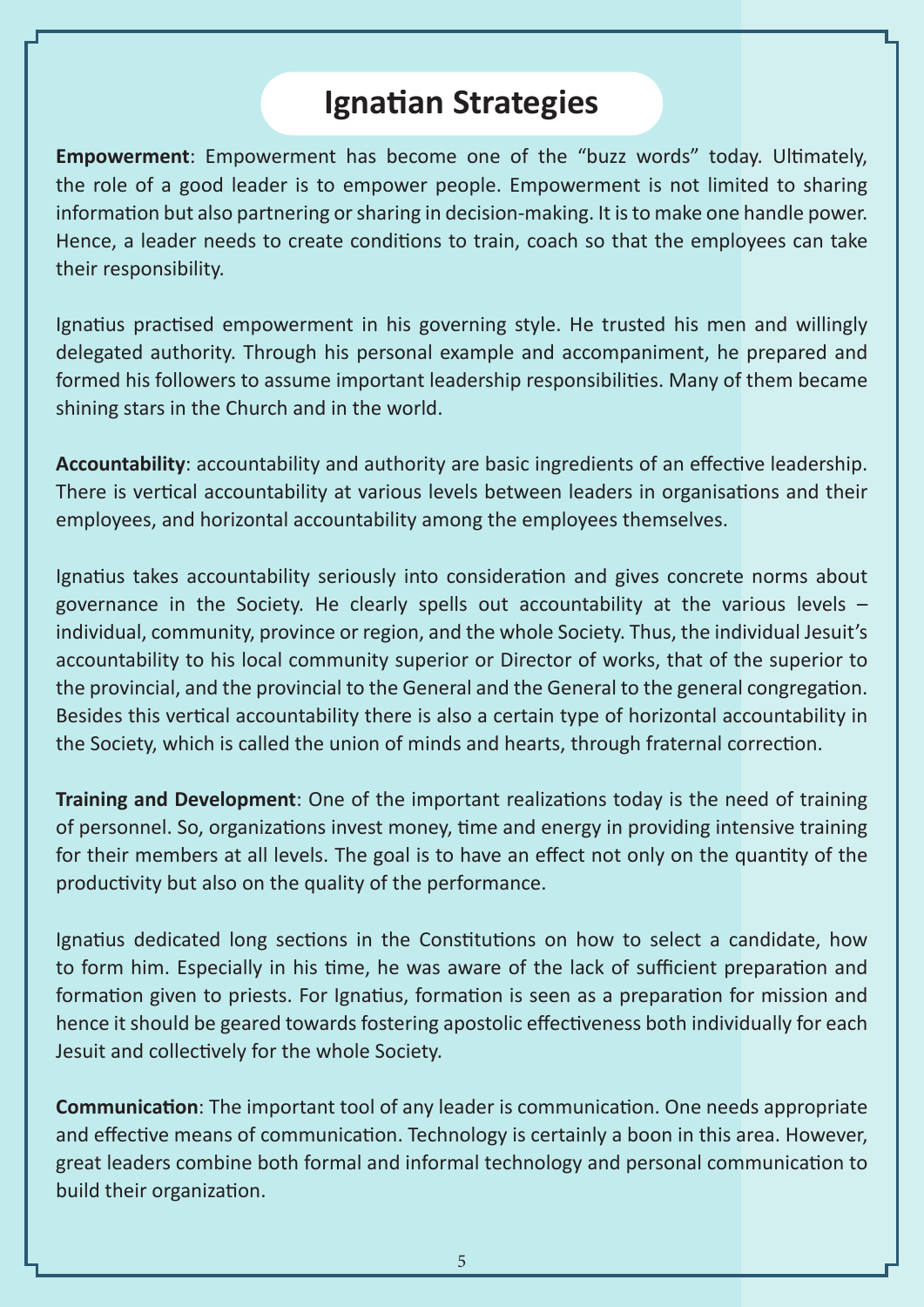In the time of Ignatius, it was not so easy to communicate as the means of communication were limited and lacked speed and efficiency. Yet he insisted on his followers to stay in touch by sharing information and experiences. He explicitly mentioned this point in the Constitutions as a special means for the union of minds and hearts.

**Democracy**: Democracy is one of the important leadership styles. It includes forms of active participation and consultation in the process of making a choice.

Democracy is found in the Society in a personal and communal discernment process. Fr General has all powers but he is not the king. The GC is above him. Related to this notion of democracy, there is another Ignatian idea of representing. One can represent to the superior one's thoughts which go contrary to an order received, and even approaching the higher superiors.

All this does not mean that Ignatian leadership has everything. It needs to be relevant. To be relevant it needs to open one's eyes to the new reality. See the context, learn and grow. What are some of the areas an Ignatian leader needs to keep in mind?

**Creativity**: There is an accelerating change in organizations today. To change organizations there should be changed leadership. This is called creative leadership, persons capable of inventing new and original ways of seeing reality, creating new energy and life into the organization. Effective leaders have the vision required to see things differently from others. In order to be creative, the future leader may have to become proactive and not just reactive. an agent of change, not only incremental but especially transformational change. This demands a new and different way of dealing with issues and problems which go against the traditional, stereotype ways. I think Ignatian leadership needs to integrate creativity in his or her leadership style.

**Collegiality**: Leadership is never a prerogative of one single person. Leadership today is plural, team-based, collegial. Leaders of the future will have to involve others and elicit their participation, because tasks will be too complex and information too wide. Such leaders will share power and control according to people's knowledge and skills, in order to permit and encourage the leadership to flourish throughout the organization.

**Continuous Learning:** In the organizations, skills are developed in acquiring, transferring, and building knowledge which enables the organization to continuously experiment, improve, and increase its capability. All employees are involved in identifying and solving problems. Ignatian leadership needs to be ever growing.